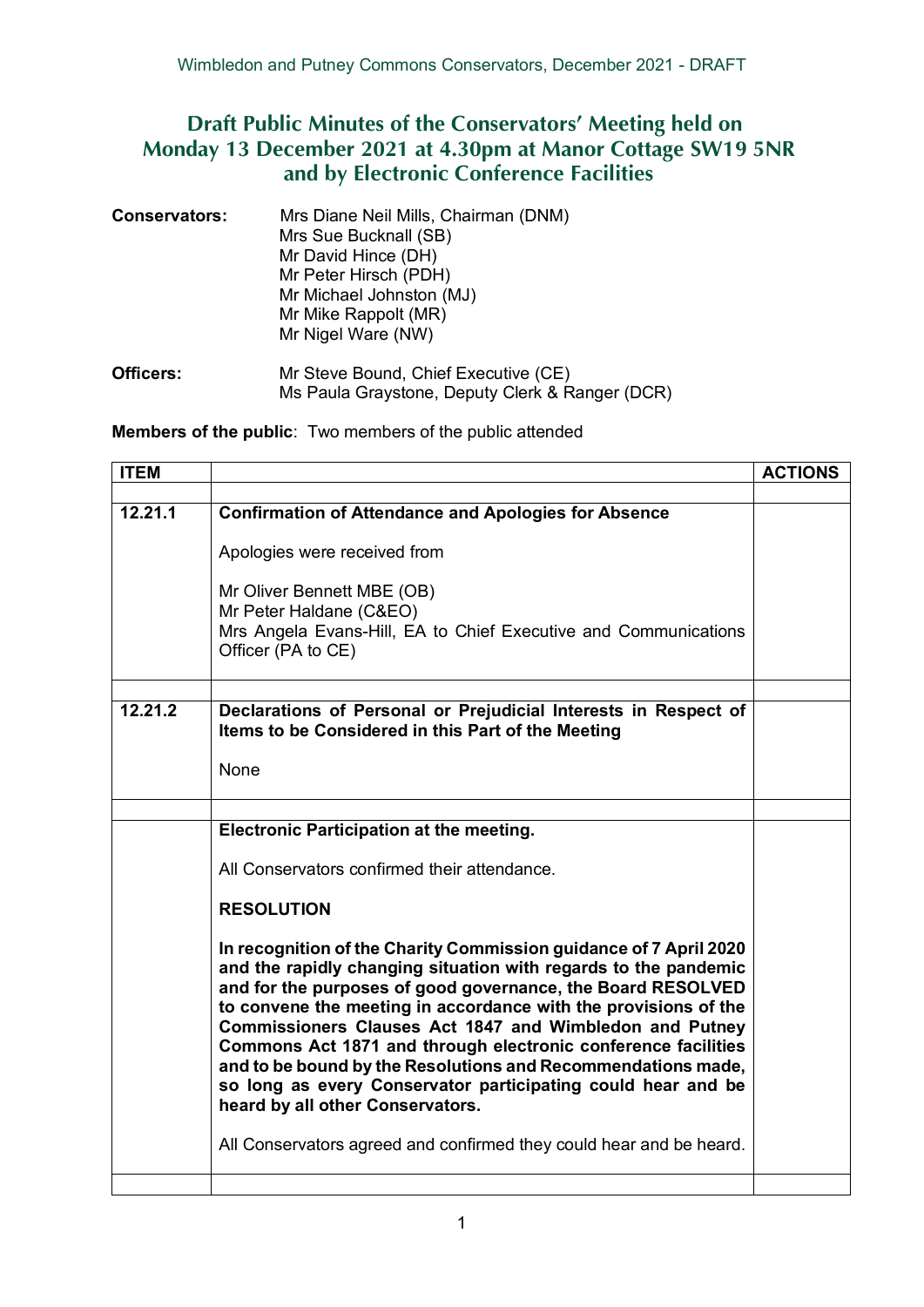| 12.21.3 | <b>WPCC Board Meetings</b>                                                                                                                                                                                                                                                                                                                                                                                                      |  |
|---------|---------------------------------------------------------------------------------------------------------------------------------------------------------------------------------------------------------------------------------------------------------------------------------------------------------------------------------------------------------------------------------------------------------------------------------|--|
|         |                                                                                                                                                                                                                                                                                                                                                                                                                                 |  |
|         | i. Resolutions of the Part A(1) Board Meeting of 11 October 2021                                                                                                                                                                                                                                                                                                                                                                |  |
|         | The Resolutions of the Part A(1) Board meeting held on Monday 11<br>October 2021 were approved.                                                                                                                                                                                                                                                                                                                                 |  |
|         | ii. The Minutes of the Part A(1) Board Meeting of 11 October 2021                                                                                                                                                                                                                                                                                                                                                               |  |
|         | The Minutes of the Part A(1) Board meeting held on Monday 11<br>October 2021 were approved.                                                                                                                                                                                                                                                                                                                                     |  |
| 12.21.4 | <b>Matters Arising</b>                                                                                                                                                                                                                                                                                                                                                                                                          |  |
|         | <b>Contactless Car Parking Donation Meters - The CE confirmed that</b><br>the meters had now been ordered. There was an 8-10 week<br>turnaround as they are made to order so it will take some time for them<br>to arrive.                                                                                                                                                                                                      |  |
|         | <b>Recruitment - A new Fundraising Manager had been appointed,</b><br>subject to references. Interviews for a Part-time Office Assistant would<br>be taking place later that week. There had been over 70 applications<br>for the post. The new Conservation and Maintenance Operative post<br>was currently being advertised. The closing date was 22 December<br>2021.                                                        |  |
|         | The Chairman commented that the response to the Office Assistant<br>position clearly reflected the interest and goodwill of the community to<br>become involved with the Commons.                                                                                                                                                                                                                                               |  |
|         |                                                                                                                                                                                                                                                                                                                                                                                                                                 |  |
| 12.21.5 | <b>WPCC Forum/Group Meetings</b>                                                                                                                                                                                                                                                                                                                                                                                                |  |
|         | Wildlife & Conservation Forum - 9 November - The draft notes of<br>the meeting were received.                                                                                                                                                                                                                                                                                                                                   |  |
|         |                                                                                                                                                                                                                                                                                                                                                                                                                                 |  |
| 12.21.6 | <b>Conservation Update</b>                                                                                                                                                                                                                                                                                                                                                                                                      |  |
|         | The meeting noted the comprehensive Conservation Update prepared<br>by the Conservation & Engagement Officer, Peter Haldane.                                                                                                                                                                                                                                                                                                    |  |
|         | The CE reported that in addition to the five areas currently "cut and<br>collected" to help improve the biodiversity of the acid grassland, the<br>contractor who carried out this work on the three larger sites had now<br>also been asked to quote for cutting and baling some additional areas.<br>These included the large meadow at Putney Lower Common, the<br>Putney Heath fairground site and an area near West Place. |  |
|         | The volunteers had been working on the Tibbets Meadow area and<br>had also opened up the heathland area at the northern end of Green<br>Ride.                                                                                                                                                                                                                                                                                   |  |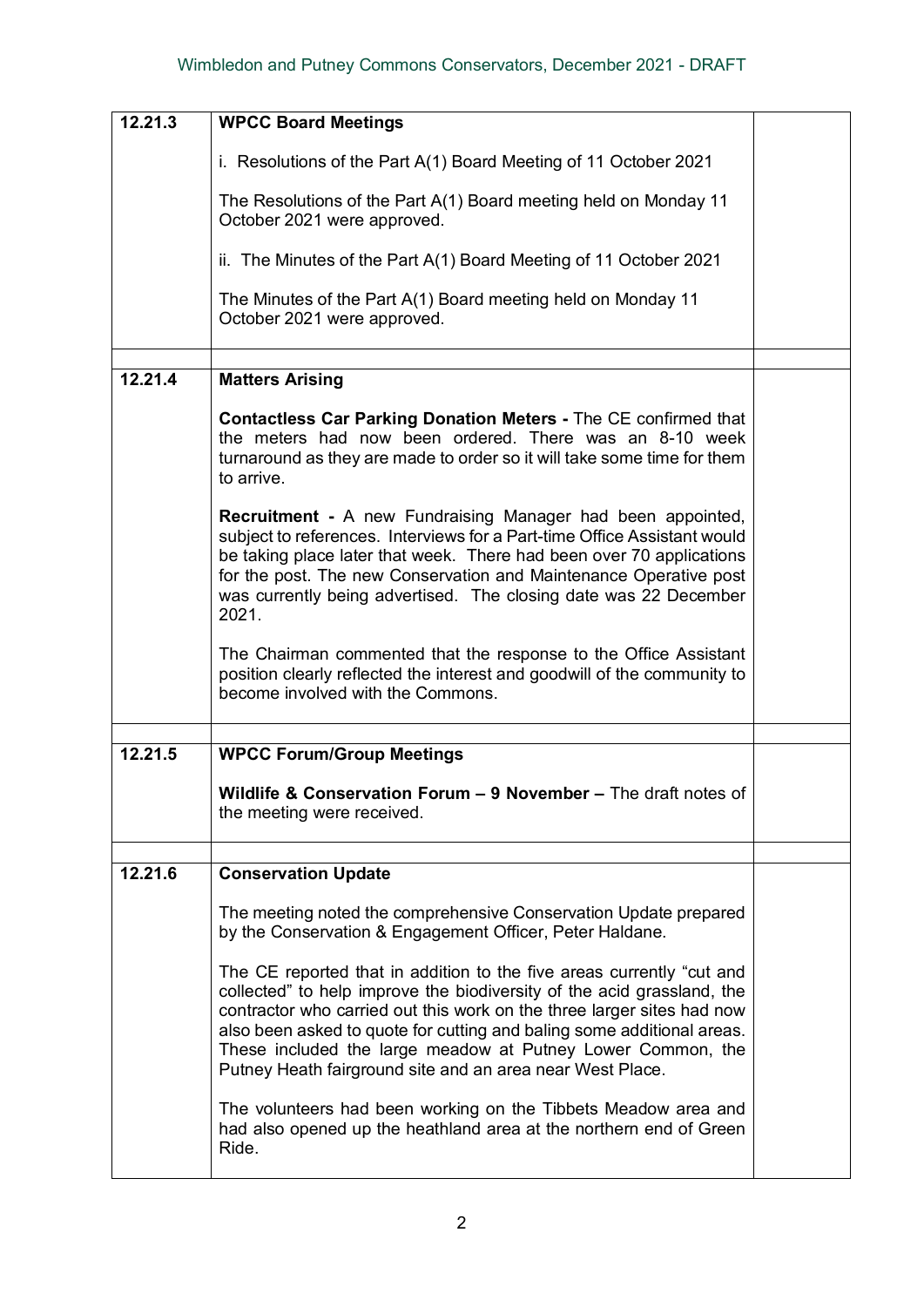|         | The programme of heather scrapes started three years ago, and had<br>been visited by the Conservators at their 2021 management walk, had<br>been expanded and three further scrapes had been created along the<br>golf course fairways. These had been sown with seed from other areas<br>of the Common.                                                                                                                                                                                   |  |
|---------|--------------------------------------------------------------------------------------------------------------------------------------------------------------------------------------------------------------------------------------------------------------------------------------------------------------------------------------------------------------------------------------------------------------------------------------------------------------------------------------------|--|
|         | The Holly clearance work had now started along Robin Hood Ride to<br>help develop a good woodland structure. The CE reported that there<br>had been no complaints about the work.                                                                                                                                                                                                                                                                                                          |  |
|         | In response to a question from DH, the CE confirmed that a grant had<br>been received for this work and reported that the work was on target<br>to meet the requirements of the grant.                                                                                                                                                                                                                                                                                                     |  |
|         | The CE confirmed that the cost of the additional cut and collect work<br>would be in the region of £5,000 per annum.                                                                                                                                                                                                                                                                                                                                                                       |  |
|         | The Chairman commented that it was an excellent report and thanked<br>PH for drafting it. It was encouraging to see new volunteers coming<br>forward. The CE reported that the Beverley Brook group was taking<br>off and it was hoped that there would be a volunteer leader for that<br>group going forward.                                                                                                                                                                             |  |
|         | In response to a question from PDH, the CE confirmed that there was<br>little cutting of heather so disposal was not an issue. The Holly was<br>being burned on site, which was not ideal, but was the only option<br>available.                                                                                                                                                                                                                                                           |  |
|         | MJ asked how the heather scrape project was communicated to the<br>golf clubs as it was potentially in conflict with the work they carried out<br>on the course. The CE commented that the clubs had always been<br>allowed to manage the course as they saw fit but in future, as part of<br>the land management planning process, would be asked to provide a<br>description of exactly what work they intend to do under their<br>management regime so this could be closely monitored. |  |
| 12.21.7 | <b>Project Proposal - Saving Wimbledon's Wetlands</b>                                                                                                                                                                                                                                                                                                                                                                                                                                      |  |
|         | The Board noted the report prepared by Conservator, Oliver Bennett.                                                                                                                                                                                                                                                                                                                                                                                                                        |  |
|         | In his absence, the CE commented that in terms of the habitats on the<br>Commons, the mires are probably amongst the rarest national<br>habitats. They did not always capture the public's imagination as they<br>are not necessarily visually eye-catching. The restoration of the four<br>main mire areas: Stag, Farm, Glen Albyn and Ravine was very<br>important and it was right that attention was now being focused on<br>them.                                                     |  |
|         | The focus of the work was to ensure that the areas retained water and<br>did not dry out. They were very difficult to restore if they dried out and<br>there were signs that this was happening through drainage and tree<br>growth.                                                                                                                                                                                                                                                       |  |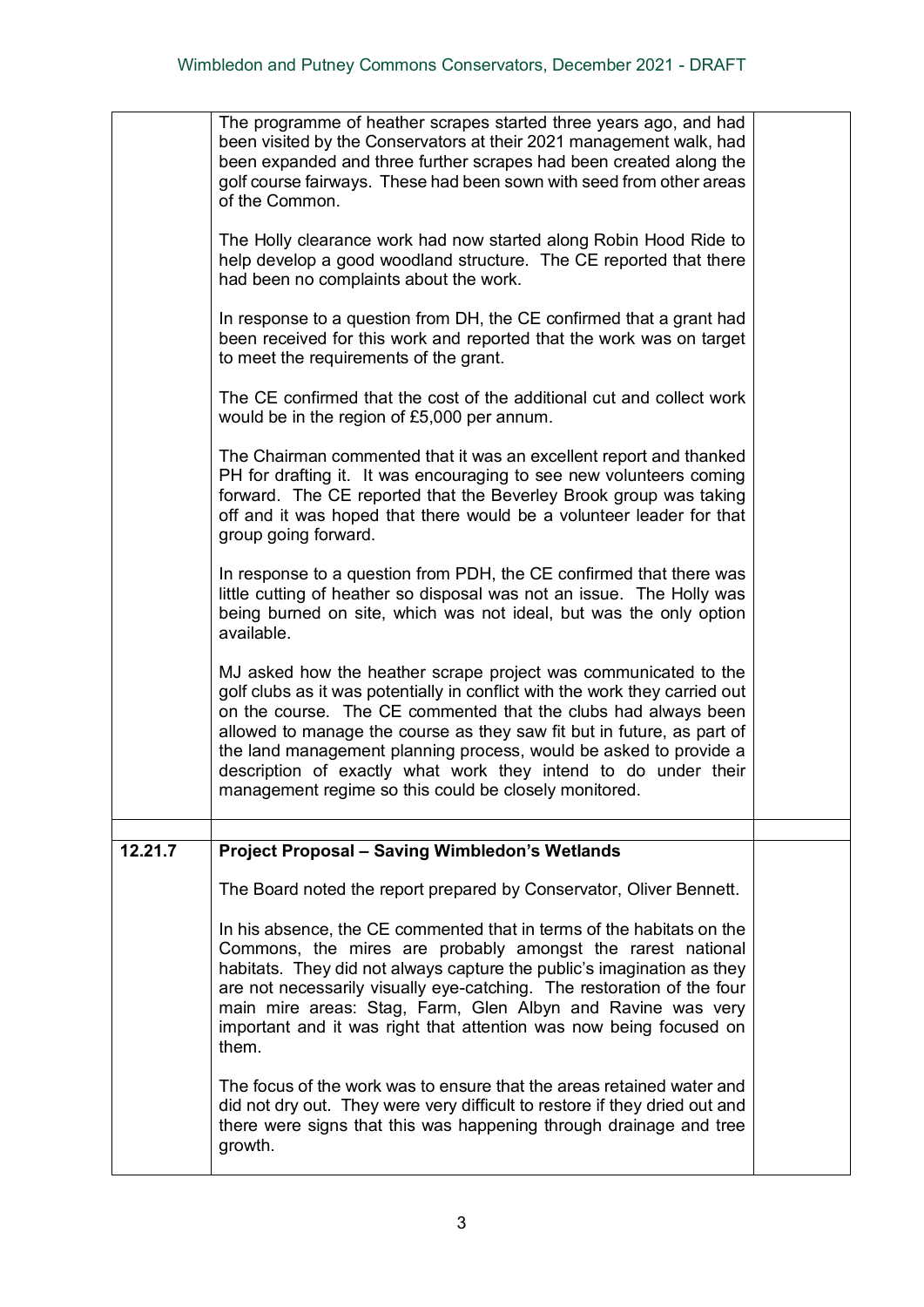Established trees would be cleared, although there were concerns about which trees were cleared. Drains would be blocked to ensure the peat remained wet so that it didn't release carbon into the atmosphere. From both the ecological and climate change perspective it was a valuable project.

MJ commented that the bogs were a unique habitat and the Commons had the largest proportion of bogs in the London area and they were in quite poor condition at present. It was likely to be a £250,000 project but it was hoped that the work would be undertaken by a consortium as this would help with funding bids. Talks had been held with the London Wildlife Trust, Natural England and the South East Rivers Trust and it was hoped that a proposal and funding could be organised so that the work could begin in 2022.

The Chairman commented that she had attended the site visit with the potential partners and the Conservators were fortunate to have relationships with these bodies who were keen to help.

The Chairman wanted to raise the constitutional position, particularly given the need to remove some mature trees and that there would likely be questions raised. Section 36 of the Act clearly set out the Conservators duty to protect the natural aspect of the Commons as far as possible. The Conservators were also permitted under Section 39 to construct drains to improve the Commons for the purposes of health, unrestricted exercise and recreation and these works were originally undertaken on this basis. She also commented that communication with the public would be essential on this project, particularly in relation to the tree works and the scope of the project to be agreed would need to consider the concerns about mature trees in particular.

The Board noted the recommendations set out in OB's report. The Chairman clarified that the project would be delivered by a partner organisation who would lead on the work with WPCC supporting. She further clarified in response to a question from MR that WPCC were not putting any finance into this project at the moment and would propose adding a further recommendation that made clear the way forward in respect of funding, i.e., finding an organisation to fund the feasibility study. The current proposed timetable was that the funding would be in place by April 2022, the work on the study completed by July 2022, and the consultation and full funding application to be carried out between August and October 2022. The project start date would be November 2022 with completion by May 2024.

The new recommendation was approved.

The CE suggested a minor amendment to recommendation 4 to reflect that it might not be possible to enter into an agreement with a partner and the work may need to be carried out by WPCC. This was agreed.

MJ commented that this was an exciting project and might use some novel conservation techniques. It might mean that the Commons would become a focus of attention and this would need to be borne in mind.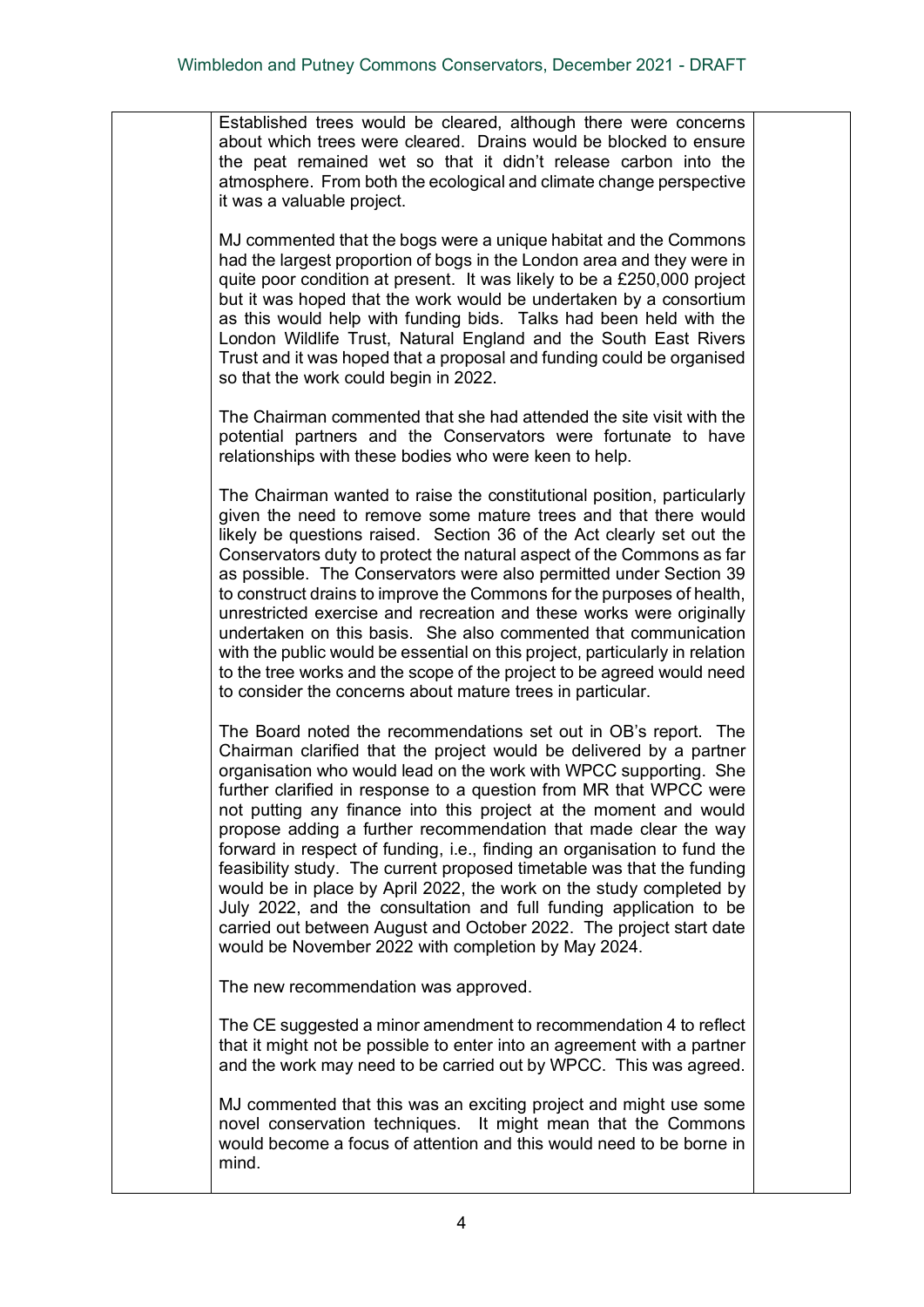|         | The Board thanked OB for work he had put into this project.                                                                                                                                                                                                                                                                                                                                                                                                                                                                                                                                                                                                                                                                                                                                                                                                                                                                                                                                                                                                                                                                                                                                                                                                                                                                                                                                                                                                                                                                                                                                                                                                           |              |
|---------|-----------------------------------------------------------------------------------------------------------------------------------------------------------------------------------------------------------------------------------------------------------------------------------------------------------------------------------------------------------------------------------------------------------------------------------------------------------------------------------------------------------------------------------------------------------------------------------------------------------------------------------------------------------------------------------------------------------------------------------------------------------------------------------------------------------------------------------------------------------------------------------------------------------------------------------------------------------------------------------------------------------------------------------------------------------------------------------------------------------------------------------------------------------------------------------------------------------------------------------------------------------------------------------------------------------------------------------------------------------------------------------------------------------------------------------------------------------------------------------------------------------------------------------------------------------------------------------------------------------------------------------------------------------------------|--------------|
|         | <b>RECOMMENDATIONS</b>                                                                                                                                                                                                                                                                                                                                                                                                                                                                                                                                                                                                                                                                                                                                                                                                                                                                                                                                                                                                                                                                                                                                                                                                                                                                                                                                                                                                                                                                                                                                                                                                                                                |              |
|         | The Board agreed to:                                                                                                                                                                                                                                                                                                                                                                                                                                                                                                                                                                                                                                                                                                                                                                                                                                                                                                                                                                                                                                                                                                                                                                                                                                                                                                                                                                                                                                                                                                                                                                                                                                                  |              |
|         | Support the restoration of the Commons' rare wetland habitats<br>1.<br>and their related species and peatlands.<br>Note that the project will help to meet WPCC's statutory<br>2.<br>environmental duties.<br>3.<br>Note that the project will secure additional climate change,<br>biodiversity, volunteering, educational and flood risk management<br>benefits for the local community.<br>Enter into a formal agreement with partner organisations to<br>4.<br>pursue funding for the project, and to deliver it. If this was not<br>feasible, the Board agreed to explore alternative options.<br>Be kept informed of progress in achieving the project.<br>5.<br>Explore funding opportunities for a feasibility study; the project<br>6.<br>would be considered as part of the business plan in April 2022.                                                                                                                                                                                                                                                                                                                                                                                                                                                                                                                                                                                                                                                                                                                                                                                                                                                    |              |
| 12.21.8 |                                                                                                                                                                                                                                                                                                                                                                                                                                                                                                                                                                                                                                                                                                                                                                                                                                                                                                                                                                                                                                                                                                                                                                                                                                                                                                                                                                                                                                                                                                                                                                                                                                                                       |              |
|         | Chief Executive's Report - Non-confidential Items<br>The Board received and noted the Chief Executive's Report.<br><b>Safeguarding - The Charity Commission had</b><br>updated the<br>safeguarding guidance that it provided to charities and this would<br>necessitate another review of WPCC's safeguarding policy and<br>procedures. The Board agreed that this would be undertaken by the<br>CE and reviewed by ARC at their March 2022 meeting and then<br>brought to the April 2022 Board meeting for approval.<br>MR asked if the safeguarding policies for organisations using the<br>Commons would be similarly reviewed. It was agreed that the new<br>guidance should be sent to them and they be asked to confirm that<br>their policies adhered to the new guidelines. It was also agreed that<br>consideration would need to be given to what course of action should<br>be taken if an organisation was in breach of their safeguarding policies.<br>Some legal advice may need to be taken in this area.<br>It was agreed that some thought might need to be given to the<br>appointment of a member of staff as a Safeguarding Officer and that<br>they would need to be given the appropriate training. MR reported that<br>another charity he worked with had had to put their whole Board<br>through online safeguarding training and the Board would also need to<br>consider this.<br><b>General Open Meeting Minutes</b> - The Board agreed that the draft<br>minutes of the general open meeting would be circulated by e-mail for<br>comment and would be formally approved at the February 2022 Board<br>meeting.<br><b>RECOMMENDATIONS</b> | <b>Board</b> |
|         |                                                                                                                                                                                                                                                                                                                                                                                                                                                                                                                                                                                                                                                                                                                                                                                                                                                                                                                                                                                                                                                                                                                                                                                                                                                                                                                                                                                                                                                                                                                                                                                                                                                                       |              |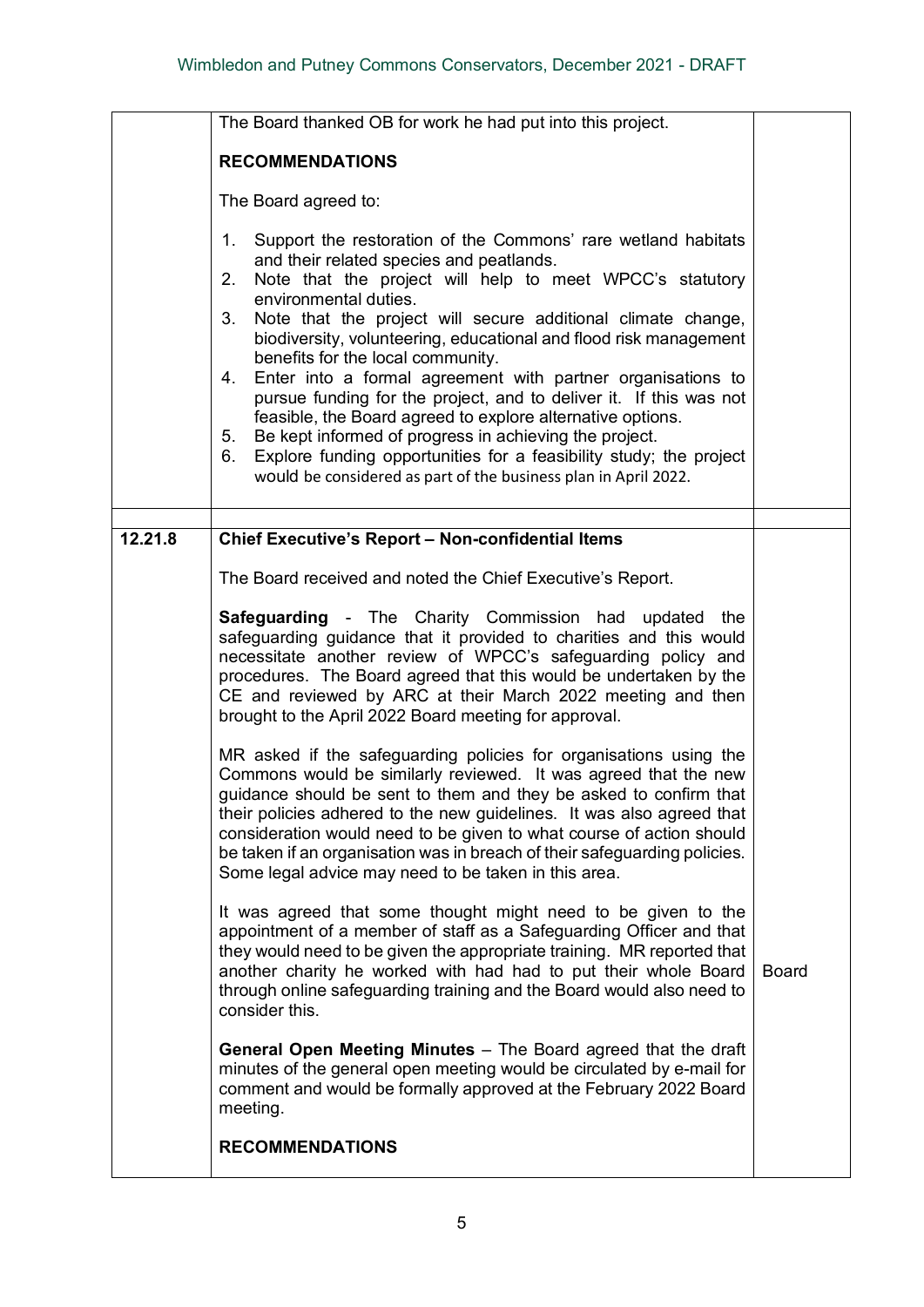|          | The Board noted the report and agreed:<br>(a) The timescale for reviewing the safeguarding policy and<br>procedures;<br>(b) The procedure for agreeing the notes of the General Open Meeting<br>held on 29 November 2021.                                                                                                                                                    |  |
|----------|------------------------------------------------------------------------------------------------------------------------------------------------------------------------------------------------------------------------------------------------------------------------------------------------------------------------------------------------------------------------------|--|
| 12.21.9  | Approval of the Levy for 2022/23                                                                                                                                                                                                                                                                                                                                             |  |
|          | For the benefit of the new Conservators, the Chairman explained that<br>at the Board meeting held in December 2020, the Board had agreed<br>that for the following five years, the Levy would be raised to the<br>maximum permissible in accordance with the Statutory Instrument.                                                                                           |  |
|          | The September 2021 RPI figure had now been determined as 4.85%,<br>which would generate total levy income of £1,323,328 for the year<br>ending 31 March 2023. The Council Tax Base for each of the<br>Boroughs would not be known until at least mid-January and therefore<br>it was not possible to calculate the Levy per household until these<br>figures were available. |  |
|          | <b>RESOLUTION</b>                                                                                                                                                                                                                                                                                                                                                            |  |
|          | The Board RESOLVED that in line with the Board resolution of 14<br>December 2020 under which it was agreed that WPCC would raise<br>the Levy to its maximum for the five-year period 2022/23 to<br>2026/27, and in accordance with the Statutory Instruments, the<br>Levy be increased for the financial year 2022/23 by RPI to<br>£1,323,328.                               |  |
| 12.21.10 | Update on the Friends of Wimbledon and Putney Commons                                                                                                                                                                                                                                                                                                                        |  |
|          | The Board received and noted the report prepared by SB, the<br>Chairman of the Friends Committee.                                                                                                                                                                                                                                                                            |  |
|          | SB reported that the Committee was hopeful that all the postponed<br>events would take place in 2022.                                                                                                                                                                                                                                                                        |  |
| 12.21.11 | <b>Meeting and Events Calendar - Updated</b>                                                                                                                                                                                                                                                                                                                                 |  |
|          | The Board noted and approved the updated calendar of meetings and<br>events.                                                                                                                                                                                                                                                                                                 |  |
|          | The CE reported that the speaker at the Winter Talk had now asked<br>that talk be held via Zoom.                                                                                                                                                                                                                                                                             |  |
|          | <b>RESOLUTION</b>                                                                                                                                                                                                                                                                                                                                                            |  |
|          | The Board approved the amended Calendar of Meetings and<br>Events.                                                                                                                                                                                                                                                                                                           |  |